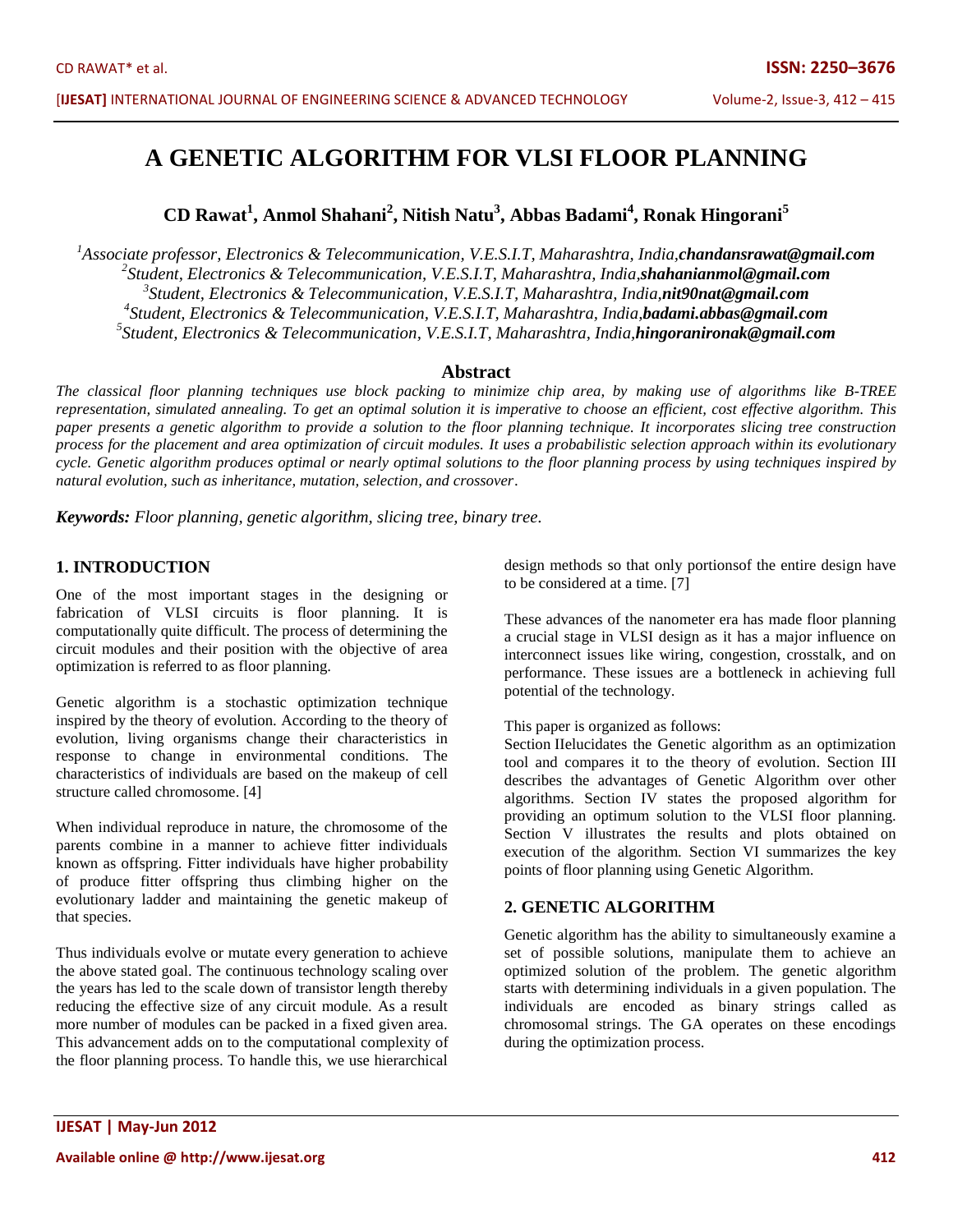#### [**IJESAT]** INTERNATIONAL JOURNAL OF ENGINEERING SCIENCE & ADVANCED TECHNOLOGY Volume-2, Issue-3, 412 – 415

The GA then selects individuals from the population (selection process can involve probabilistic select function or specific techniques like roulette wheelselection, tournament selection etc.) And evaluates them using a predefine fitness function. [2]. A fitness function is a complex mathematical function needed to evaluate each chromosome encountered by the GA. The fitness measure of the chromosome represents the quality of the solution being examined that ultimately decides the optimality of the solution. The fitness value of an individual determines whether or not it will survive through the generations. Hence it decides if an individual is fit to be chosen to participate in the operations.



**Fig1.** The GA cycle of reproduction

The GA then uses these individuals to produce a new generation thereby moving upwards on the evolutionary chart. The algorithm then uses two operators namely crossover and mutation. The crossover performs an exchange of chromosomal information between two individuals to produce an offspring. It combines the good qualities from the parents to produce fitter offspring. Thus the offspring inherit the best qualities from both of its parents. But the crossover operator leads to sameness in the genetic characteristics of individual generation by generation. The offspring resemble the parents to a great effect. Then mutation operator plays an important role in restoring lost genetic information by providing diversity. [1]



**Fig2.** Representational floor plan

Figure 2 shows a representational floorplan. The darker shaded regions in the figure illustrate the dead space. Our proposed genetic floorplanner minimizes the dead space to achieve optimum fitness of the circuit modules. The lesser the dead space obtained by the genetic algorithm more is the optimality of the solution.

### **3. OPTIMALITY OF GENETIC ALGORITHM**

The advantages of using genetic algorithm as an optimization tool are elucidated in this section.

GA"s are intrinsically parallel. Most other algorithms are serial and only extend their solution space in one direction. However since GA has many offspring in every generation they can explore the solution space in different directions. If one path in the gene hierarchy does not provide optimal or "acceptably good" solution, it can easily eliminate it and work on more promising offspring. [3]

It is because of their property of parallelism that they are better suited to solving problems where the space of all potential solutions is truly huge – too vast to search exhaustively in any reasonable amount of time. [8]

Genetic algorithm produces optimum solutions for noisy environments where other algorithms fail to give substantial results.GA do not require derivative information or other auxiliary knowledge; only the objective function and corresponding fitness levels influence the directions of search.

Since the genetic algorithm execution technique is not dependent on the error surface, we can solve multidimensional, non-differential, non-continuous, and even nonparametrical problems.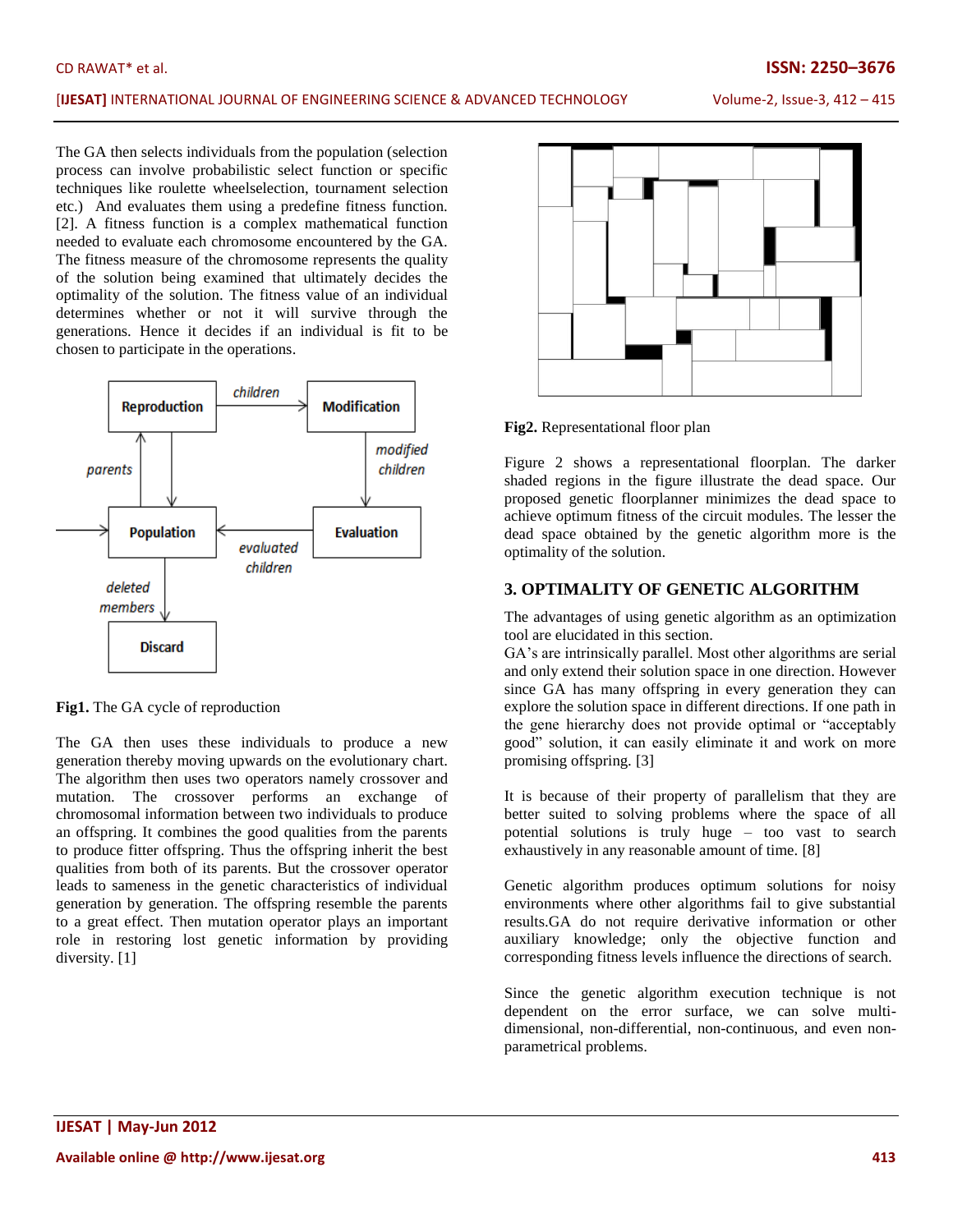Another advantage of a hardware implementation of a GA is the elimination of the need for complex time and resource consuming communication protocols needed by an equivalent software implementation to interface with the main application.[5] This is particularly advantageous to real-time applications such as reconfiguration of evolvable hardware.

Another notable strength of genetic algorithms is that they perform well in problems for which the fitness landscape is complex - ones where the fitness function is discontinuous, noisy, changes over time, or has many local optima. GA has proven to be effective at escaping local optima and discovering the global optimum in even a very rugged and complex fitness landscape. However, even if a GA does not always deliver a provably perfect solution to a problem, it can almost always deliver at least a very good solution.





## **4. PROPOSED ALGORITHM**

This paper proposes an algorithm to facilitate floorplanning using genetic algorithm. The method uses the efficiency of the genetic algorithm to optimize random inputs enabling us to work on wide patterns of floorplans that tend to appear in VLSI.

The population would be defined based on the input floorplan or rather the modules that are to be placed. The rectangle dimensions are to be provided by the user and also the number of modules to be placed and optimized.

The genetic algorithm, based on the principle of randomness, then would take customized number of iterations and continue to evaluate the input until the required optimization is achieved. The number of iterations can directly reflect on the accuracy and efficiency of the algorithm and thus should be chosen carefully. Another user input expected is the dimensions of the IC that are expected in the final placement.

The algorithm takes off by placing the blocks randomly along the defined rectangle of the IC. The rectangles are oriented either vertically or horizontally before the placement. Partitions are formed as one of the dimensions of the IC fills up. The whole arrangement forms the first population. User can decide the number of populations to be considered by the GA to compute the final floorplan. No. of partitions also play an important role in determining the end dead space.

The next step is the evaluation of cost for the given population. The cost function is a customized equation focusing on maximizing the unused area. The total area, as well as the cumulative area of the input modules, is fixed and thus, it won"t matter if we maximize the unused area or minimize the dead space. Our cost function opts for the former and thus calculates the unused area which serves as the cost of the given population.

The genetic algorithm will assign indices to the population based on the cost and corresponding probability to pick up parents to be used for mating later. The assignment of probability is also random in nature. Two parents are picked up from different population and then crossover is performed using a pre-defined cross-over point. The cross-over point is a function of the number of matings to be performed and the bitlength of the population.

Mating involves crossover of the parents giving birth to a new offspring which will constitute the new population in the next iteration. The parents are chosen on basis of two variables, "ma" and "pa" which are a direct function of the probability of